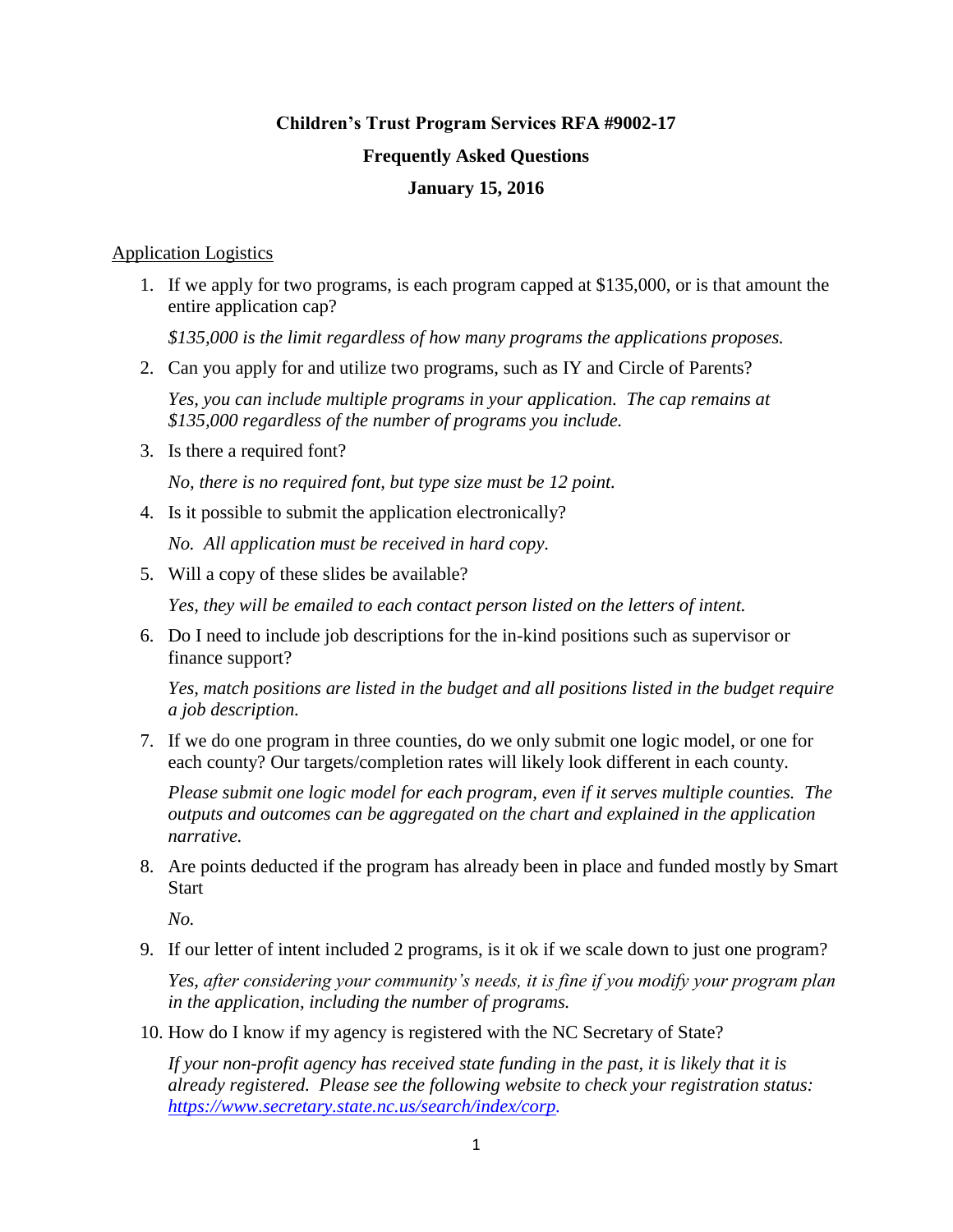11. What are the E-verify HB786 requirements?

*According to the UNC School of Government:*

*"E-Verify is a free, web-based system operated by the U.S. Department of Homeland Security's Citizenship and Immigration Service (US CIS) in partnership with the Social Security Administration (SSA) that allows participating employers to electronically verify the legal employment status of newly hired employees. Employers submit information taken from a new hire's Form I-9 (Employment Eligibility Verification Form) through E-Verify to the SSA and US CIS to determine whether the information matches government records and whether the new hire is authorized to work in the United States. The employer receives an electronic verification of the new hire's legal employment status."*

12. Who is required to use E-Verify?

*Also according to the UNC School of Government:*

*"Certain public and private employers are required to use the E-Verify system to electronically verify the legal employment status of newly hired employees. The public entities required to use the E-Verify system are:*

 *All state agencies, departments, and institutions, public universities, community colleges, and local school boards (G.S. 126-7.1)*

- *Cities (G.S. 160A-169.1)*
- *Counties (G.S. 153A-99.1)*

*Private employers subject to the E-Verify requirement are those who do business in this state and employ 25 or more workers in this state. The requirement applies regardless of the location of the employer's headquarters, but only for newly hired employees working in North Carolina (it does not apply to employees working in another state). Private employers with 24 or fewer employees are not required to use E-Verify, even if they employ 25 or more employees in other states. In addition, the E-Verify requirement does not apply to seasonal temporary employees who are employed less than nine months in a calendar year."*

*You can find more information about North Carolina's E-Verify requirement on the NC Department of Labor's website [http://www.nclabor.com/legal/e\\_verify/e\\_verify\\_faq.htm.](http://www.nclabor.com/legal/e_verify/e_verify_faq.htm)*

13. We have already requested the update letter for  $501(c)(3)$  status. What happens if they don't provide the update in time for submission?

*Please submit your current IRS letter. If awarded funding, your agency may submit the updated letter as part of the contracting process.*

14. Could you please tell us where the notary signs on the conflict of interest?

*The Conflict of Interest Verification Form does not require notification or letterhead. There is a typo on application checklist.*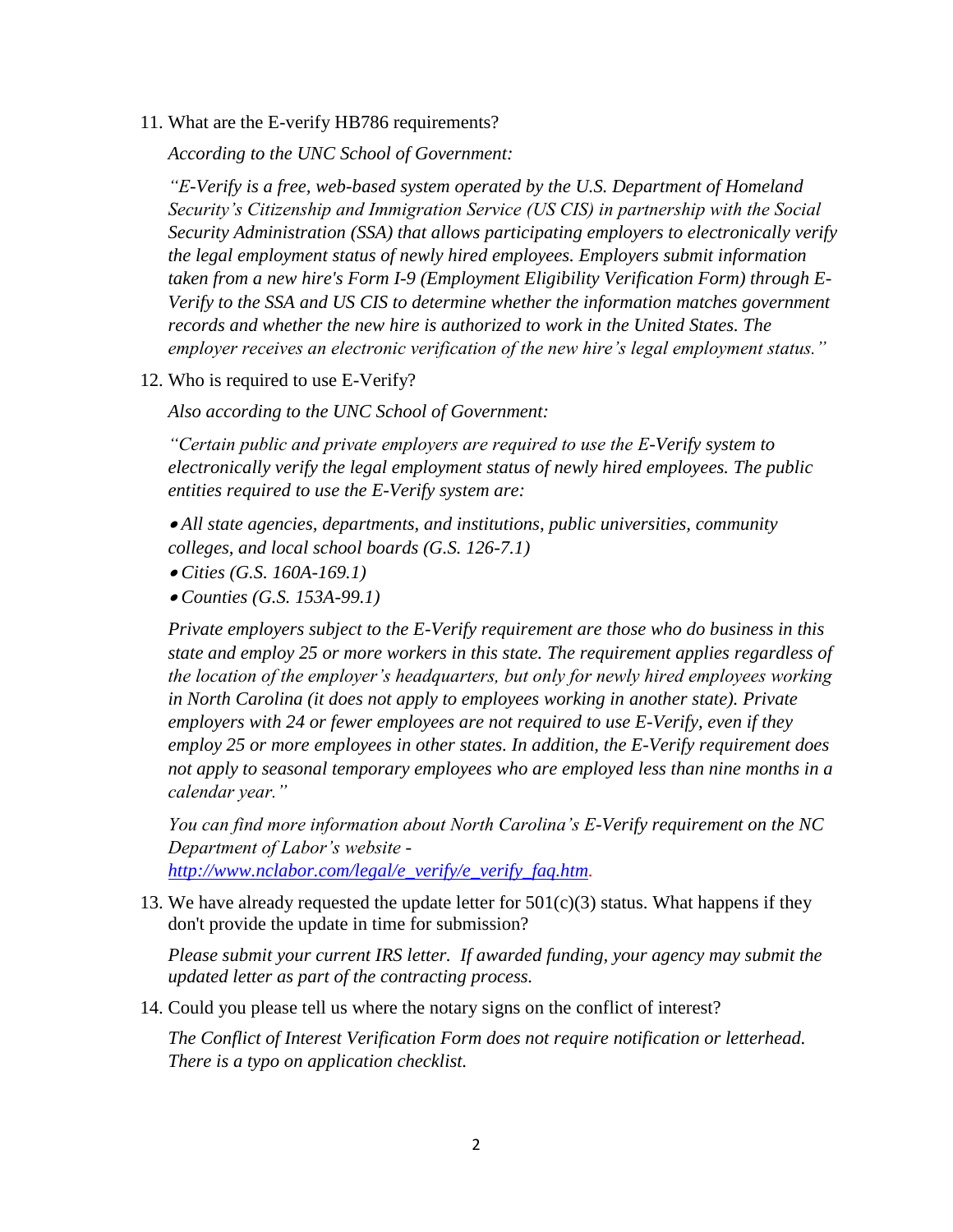15. Can we attach supporting documents? For example, we are going to mention the Fit Assessment in the text and thought that it might be useful to attach a sample.

*No, please do not attach additional documents not specified in the RFA.*

16. Is a capacity checklist required for this grant as well?

*No, we do not require a capacity checklist.*

17. Can you share how many agencies submitted letters of intent?

*NC DSS received 63 letters of intent for the Children's Trust Program Services RFA – 44 (70%) in the 80% category and 15 (24%) in the 20% category. In 4 of the letters (6%), the category could not be determined.*

## Background Checks

18. Are backgrounds checks required yearly or only at time of employment?

*NC DSS requires background checks just once for employees or volunteers having direct contact with clients.*

19. Are background checks required for individuals already employed by agency?

*Yes, unless they have already had a background check previously.*

#### **Budget**

20. Do we need to include peer monitoring costs in our budget now?

*No, the budget that is submitted with the application is only for the first year of the grant cycle, which does not include peer monitoring. The peer review will be included in the second year of the grant cycle.*

21. The PCANC SFP sample budget lists \$10 for adult meals and \$7 for children's meals. We previously understood \$8 per person as max. Are the PCANC numbers the new max.?

*The IRS has just decreased the mileage reimbursement rate to \$.54, effective January 1, 2016. In terms of travel and group meal costs, grantees cannot exceed NC state per diem rates. It is also fine to use lower rates. As of July 1, 2015, the rates are:*

| Subsistence Type     | In-State | Out-of-State |
|----------------------|----------|--------------|
| <b>Breakfast</b>     | \$8.30   | \$8.30       |
| Lunch                | \$10.90  | \$10.90      |
| Dinner               | \$18.70  | \$21.30      |
| <b>Total Food</b>    | \$37.90  | \$40.50      |
| Lodging (up to)      | \$67.30  | \$79.50      |
| Total Food & Lodging | \$105.20 | \$120.00     |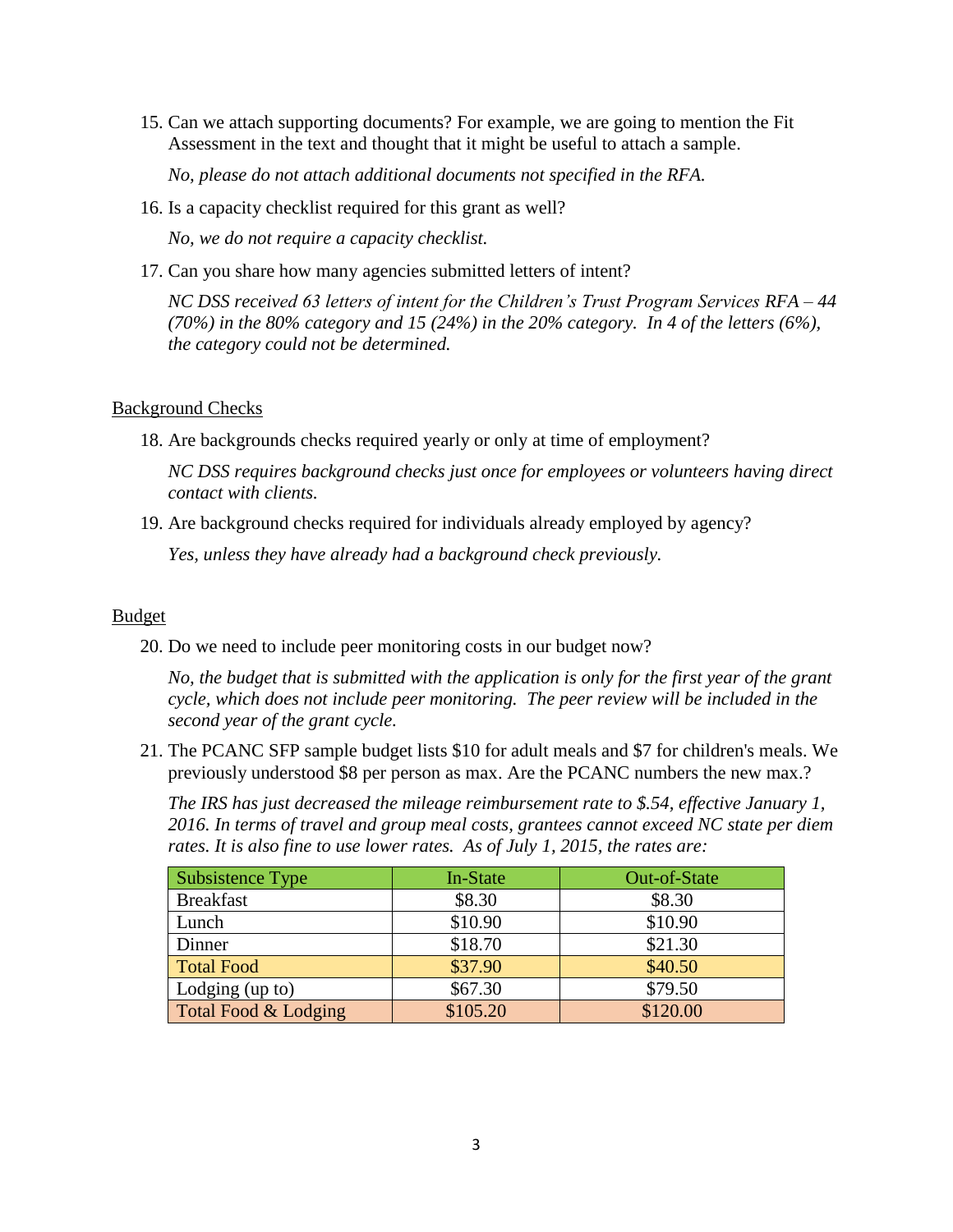22. Are all fringe benefits included in the grant availability? I know we had discussions about dental being included or not.

*Yes, you may include fringe benefits that your agency offers, including dental and life insurance.*

23. What type of monitoring or documentation do we have to show for our match?

*The federal government references "fair market value" when assigning a value to in-kind matches, such as volunteer hours, staffing, or cost of space. NC DSS recommends having your agency's finance director advise you on match values.* 

*Examples: For rent and utilities, you can calculate the square footage that is allocated to this project and compare it to an overall estimate of the price per foot or you could research what similar buildings in your county pay for rent and utilities. Likewise, for salaries, volunteer hours, and fringe benefits, you can use the range for that position within the organization or rates consistent with those paid by other employers for similar work. In terms of travel, you can use NC per diem rates and agency/federal mileage reimbursement rates.*

*There are many ways to calculate and document these costs, you just need to make sure that you have some sort of defensible method that is not arbitrary.*

*For more information, you can conduct internet research or access a National Indian Child Welfare Association fact sheet on matching federal grants [http://www.nicwa.org/mental\\_health/SystemsOfCare/documents/MatchFactSheetApril20](http://www.nicwa.org/mental_health/SystemsOfCare/documents/MatchFactSheetApril2012.pdf) [12.pdf.](http://www.nicwa.org/mental_health/SystemsOfCare/documents/MatchFactSheetApril2012.pdf)* 

24. In terms of the match, what if we do not receive funding that we currently receive through United Way or civic groups in future years?

*If funding sources for the match change from year to year, you can revise the match in your budget during your annual renewal or through a contract amendment.*

25. When budgeting for this RFA, we do not include the cost for the Prevention Network Fees. Is this correct?

*Yes, it should not be included in your budget. PCANC Prevention Network memberships are provided as part of your agency's technical assistance fee if you offer Circle of Parents, Incredible Years Preschool, Incredible Years School Age, and/or Strengthening Families. If your agency does not offer one of these programs, then NC DSS pays for the Prevention Network Membership. Please do not confuse prevention network membership with PCANC implementation fees, which should be listed in your budget if you provide any of the four programs listed above.*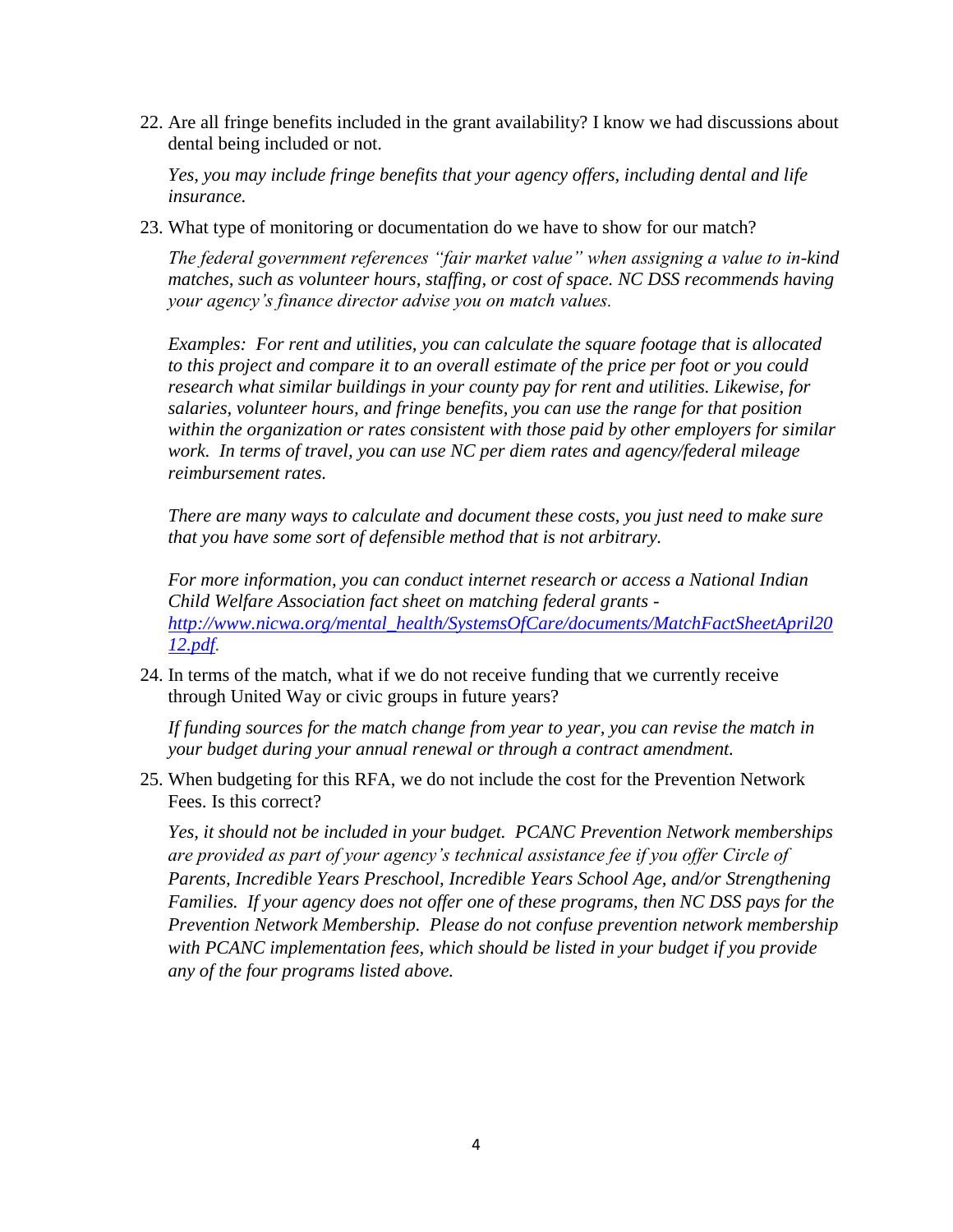26. Would the cost of a prepaid cellular phone be an allowable cost as another option to effectively communicate with families participating in services? This option would not be the only form of communication, but as an additional option for families who prefer communicating via text message.

*Yes, you could include this expense in your budget, but provide a clear justification for its need.*

27. Indirect Cost: In last year's plan, indirect cost rates could exceed 10% if we had an approved indirect cost plan. In the webinar, on the budget slide, it states indirect costs are capped at 10%. Please clarify the maximum amount for indirect costs.

*The NC DSS Budget Office has provided instruction that the federal funding source rules supersede the Omni Circular rules. The funding for the Children's Trust Program Services states that no more than 10% can be spent on administration, so NC DSS has determined that local Contractors may request no more than 10% indirect costs.*

#### MOA and Letters of Support

28. Is the DSS MOU required for the county (counties) where the service is being provided or the county(counties) clients are from. Clients often access service across county lines either because of a temporary move to a shelter or because the services they need do not exist in their home county.

*The wording on the face sheet is "Areas to Be Served" – this typically refers to counties where your clients live (which is often the same as where is the service is provided). If your agency serves clients from multiple counties, I would include them in your face sheet and application. This would mean that you would need to get MOAs from each county DSS.*

29. If the plan includes grow to additional counties in future years, are the DSS letters required with this application or can that be provided when those counties are added?

*You can wait until your agency adds those counties in future grant years to submit the relevant DSS MOA.*

30. Does the client letter of support need to be from a current client, served in a different, ongoing program, or any client the agency has served or a potential client?

*The client letter of support should be from an adult who has received direct services from your agency, either currently or in the past. Potential clients will not be able to speak to their experience with your agency, so please do not include them.*

31. Can you provide more than 3 support letters?

*Yes, you can provide more than 3 letters of support.*

32. Is there a maximum number of letters of support?

*No, there is no maximum number of letters of support. But, it does not necessarily add to your application to include more than three letters.*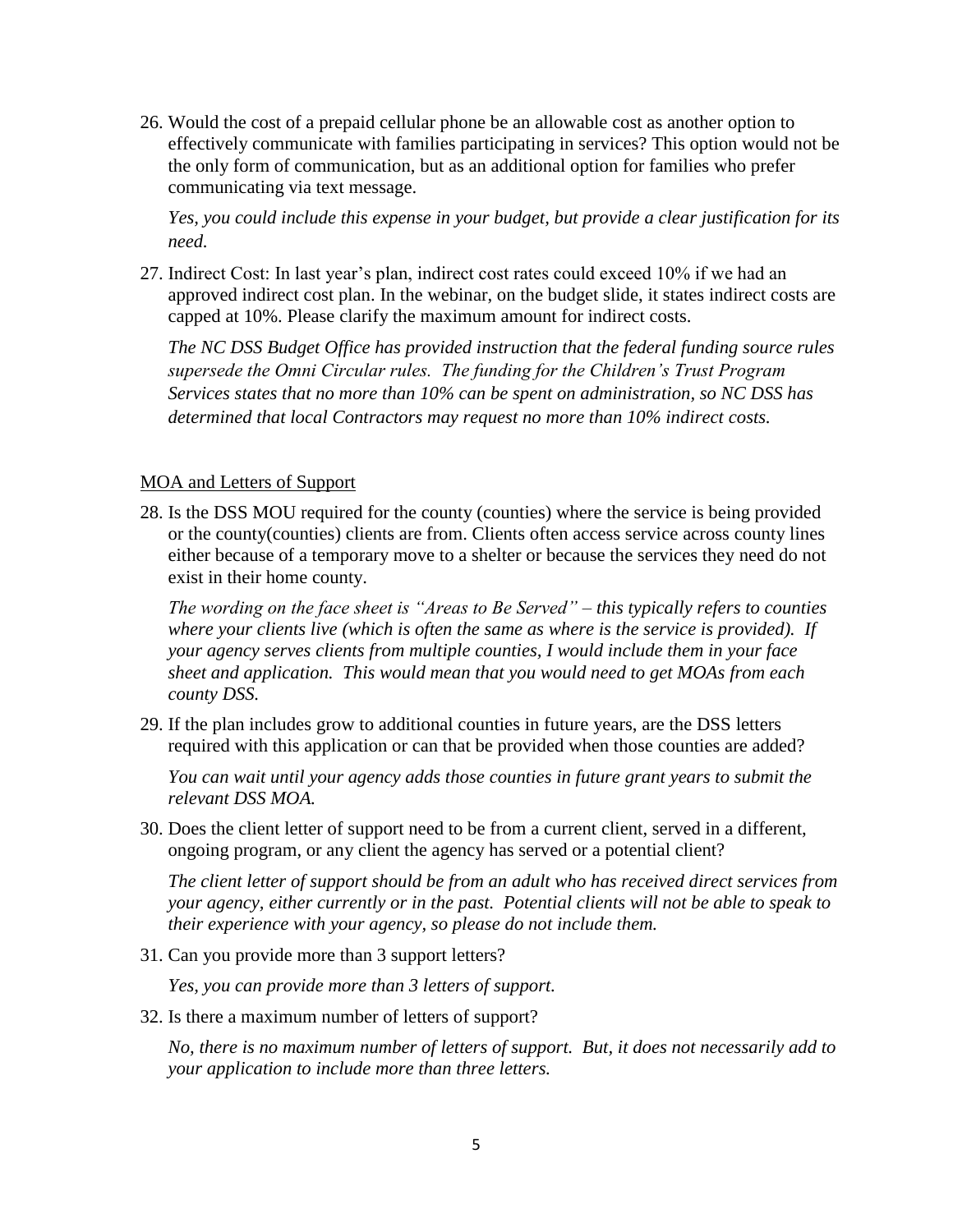33. Do we need to supply the originals of our letters of support or will copies be OK?

*Yes, if available, the original letter of support should be included in the one original application. Copies may be included in the three copies.*

# Program

34. Can you tell me where to find the definition of evidence-based, evidence-informed family support models and activities? Would Nurturing Parenting Program meet the required definitions?

*The Children's Trust Program Services grant would fund Nurturing Parents Program. It has been classified as a promising practice. You can find lists of evidence-based, evidence-informed programs at the following websites (and there are probably others as well):*

- *FRIENDS National Resource Center - [http://friendsnrc.org/cbcap-priority](http://friendsnrc.org/cbcap-priority-areas/evidence-base-practice-in-cbcap/evidence-based-program-directory)[areas/evidence-base-practice-in-cbcap/evidence-based-program-directory](http://friendsnrc.org/cbcap-priority-areas/evidence-base-practice-in-cbcap/evidence-based-program-directory)*
- *Substance Abuse and Mental Health Services Administration <http://www.samhsa.gov/ebp-web-guide>*
- *Compendium of Parenting Interventions - [https://eclkc.ohs.acf.hhs.gov/hslc/tta](https://eclkc.ohs.acf.hhs.gov/hslc/tta-system/family/docs/compendium-of-parenting.pdf)[system/family/docs/compendium-of-parenting.pdf](https://eclkc.ohs.acf.hhs.gov/hslc/tta-system/family/docs/compendium-of-parenting.pdf)*
- *California Evidence-Based Clearinghouse for Child Welfare <http://www.cebc4cw.org/>*
- *NC Partnership for Children Evidence-based Resource Guide <http://www.smartstart.org/2015/05/29/evidence-based-resource-guide/>*
- 35. Is there a required number of program participants for outcomes?

*No, there is no required number of program participants. It depends on how many classes, groups, or home visits you plan to offer and how much funding your agency request. Within the 80% category, PCANC has guidelines for appropriate enrollment on their website - [http://www.preventchildabusenc.org/services/implementation-support/nc](http://www.preventchildabusenc.org/services/implementation-support/nc-dss-rfa-materials)[dss-rfa-materials](http://www.preventchildabusenc.org/services/implementation-support/nc-dss-rfa-materials)*

36. Regarding the parent engagement plan, should our plan be included in the grant application or is it to be developed the first year if we are awarded the grant?

*Applications must speak to parent engagement, but a plan does not need to be included with the application. Parent engagement plans will be developed within the first year of the grant cycle.*

37. For Strengthening Families, should we include the siblings attending child care in addition to the number of youth, ages of 6-11, served in our outputs?

*Yes, you should include all children served in your outputs – both children participating in programming and children attending child care.*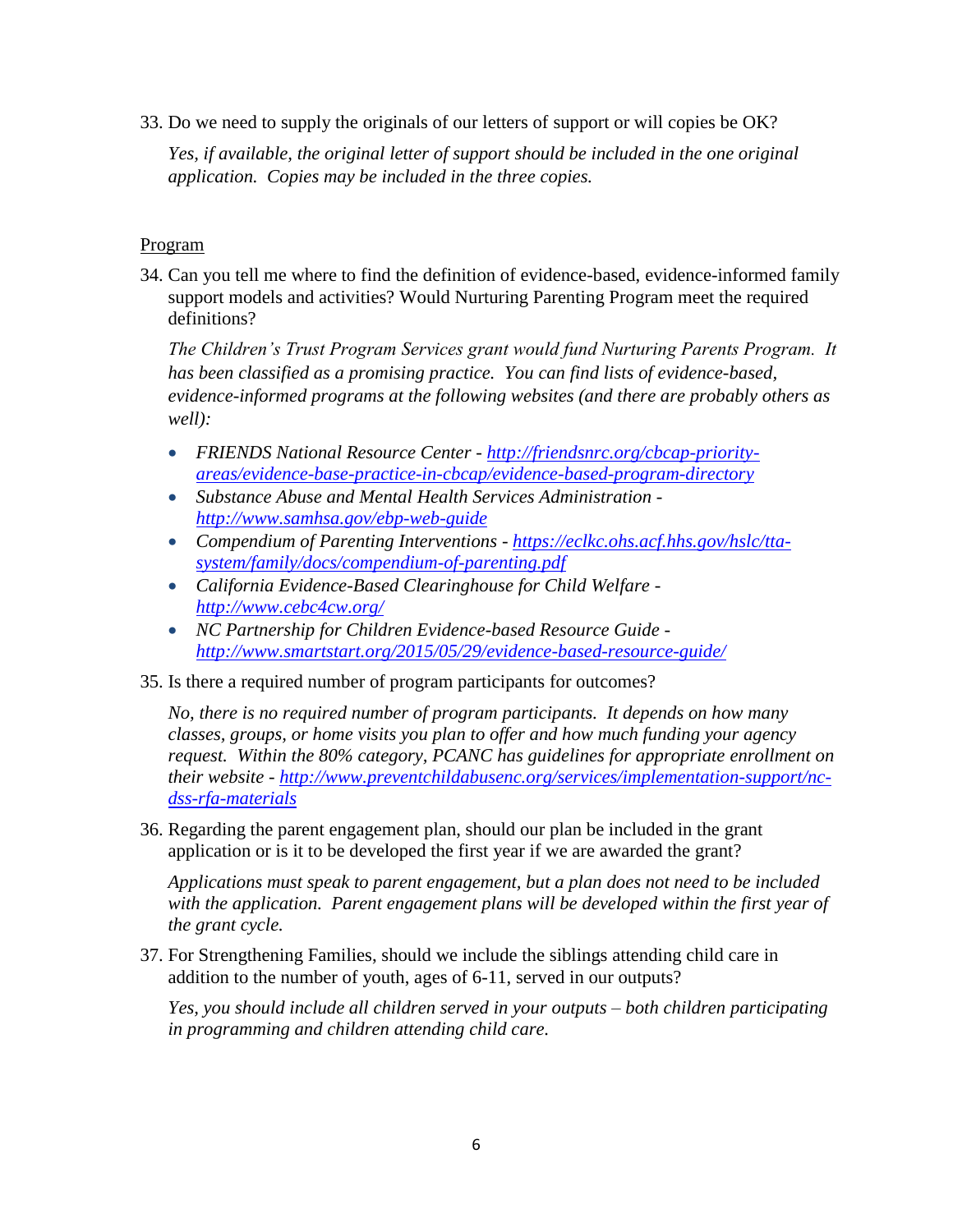38. Could these primary and secondary prevention funds serve families with a previous substantiation that has already been resolved (no current interventions or supervision) and now the child (children) are now with non-offending family members or adoptive families?

*Under the Children's Trust Program Services, grantees may not serve clients who currently have an open substantiated child protective service case or a "services required" finding. This restriction does not include non-offending caregivers, closed cases, cases that are screened-out, unsubstantiated, or designated "services not needed"/"services recommended," or adoptive parents.*

39. Age for Circle of Parents? Do you have to specify a specific population? Example: Grandparents raising grandchildren? Or special needs or can it be open to any parent?

*Circle of Parents serves families of children age birth to 18 years old. Although many COP groups have specific target populations, such as adolescent parents, single parents, grandparents, or families with children who have special needs, it is not a requirement. There are other COP groups that serve a general population of parents / caretakers.*

## **Training**

40. Does everyone that will be included in this grant have to attend the NCDSS Connecting with Families training or just the Project Coordinator?

*All direct services staff listed in the budget and their supervisor need to attend the NC DSS Connecting with Families training. Child care providers are exempted from this requirement. In addition, anyone who has attended the Connecting with Families training in the past is exempted.*

41. Are we mandated to attend the Prevent Child Abuse conference as we have in the past?

*Although grantees are not mandated to attend the Prevent Child Abuse North Carolina (PCANC) conference, NC DSS strongly encourages attendance. To this end, NC DSS will provide scholarships for 1-2 staff members that includes registration fee, mileage, lodging for one night, and meals not included at the conference. If your agency wishes to send more than two people, you should include these costs under staff development and travel in your budget.*

42. If we include salary for admin support, finance, etc into our budget, would they be required to attend the 6-day and on-line training as well?

*Administrative staff are not required to attend the 6 day Connecting with Families training – only direct service staff and their supervisor.*